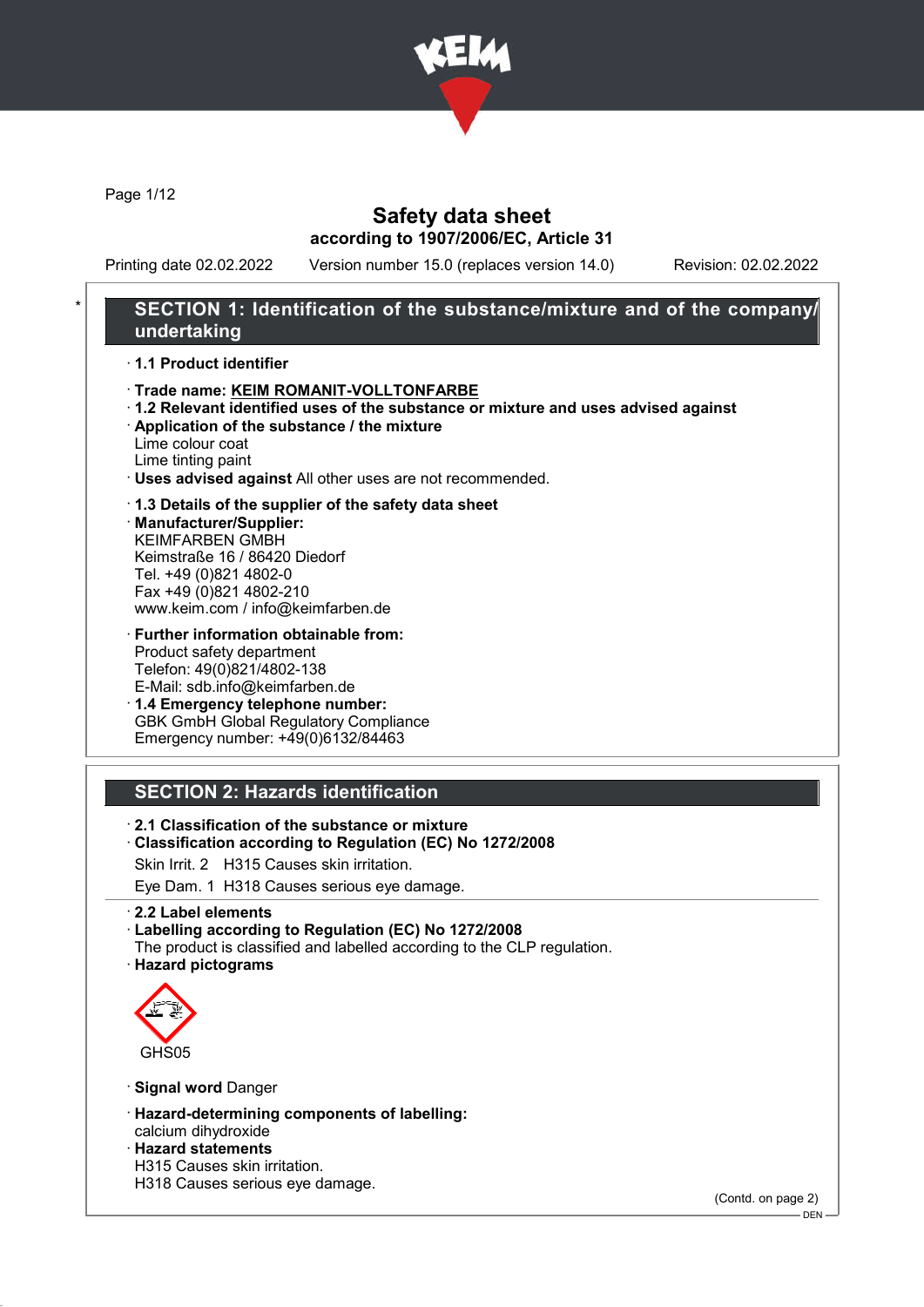

Page 2/12

# Safety data sheet according to 1907/2006/EC, Article 31

Printing date 02.02.2022 Version number 15.0 (replaces version 14.0) Revision: 02.02.2022

#### Trade name: KEIM ROMANIT-VOLLTONFARBE

|                             | (Contd. of page 1)                                                                         |
|-----------------------------|--------------------------------------------------------------------------------------------|
| · Precautionary statements  |                                                                                            |
| P <sub>102</sub>            | Keep out of reach of children.                                                             |
| P <sub>280</sub>            | Wear protective gloves/protective clothing/eye protection.                                 |
|                             | P305+P351+P338 IF IN EYES: Rinse cautiously with water for several minutes. Remove contact |
|                             | lenses, if present and easy to do. Continue rinsing.                                       |
| P315                        | Get immediate medical advice/attention.                                                    |
| P302+P352                   | IF ON SKIN: Wash with plenty of soap and water.                                            |
| P332+P313                   | If skin irritation occurs: Get medical advice/attention.                                   |
| P362+P364                   | Take off contaminated clothing and wash it before reuse.                                   |
|                             | . 2.3 Other hazards Alkaline product. Avoid contact with skin and eyes.                    |
|                             | <b>Results of PBT and vPvB assessment</b>                                                  |
| $\cdot$ PBT: Not applicable |                                                                                            |
| · vPvB: Not applicable      |                                                                                            |

### SECTION 3: Composition/information on ingredients

· 3.2 Mixtures

**Description:** Lime colour coat with dispersion-admixture and inorganic pigments

Dangerous components: CAS: 1305-62-0 EINECS: 215-137-3 Reg.nr.: 01-2119475151-45- XXXX

| calcium dihydroxide               |  |
|-----------------------------------|--|
| Eye Dam. 1, H318; <<br>SE 3, H335 |  |

 $\hat{D}$  Skin Irrit. 2, H315; STOT

 $>10-20%$ 

· Additional information: For the wording of the listed hazard phrases refer to section 16.

### SECTION 4: First aid measures

#### · 4.1 Description of first aid measures

· General information:

When seeing the doctor we suggest to present this safety data sheet.

Immediately remove any clothing soiled by the product.

· After inhalation: Supply fresh air; consult doctor in case of complaints.

#### · After skin contact:

Immediately wash with water and soap and rinse thoroughly.

Do not use solvents or thinners.

- If skin irritation continues, consult a doctor.
- · After eye contact:

Rinse opened eye for several minutes under running water. Then consult a doctor.

· After swallowing: Rinse mouth and throat well with water.

Do not induce vomiting; call for medical help immediately.

· 4.2 Most important symptoms and effects, both acute and delayed No further relevant information available.

(Contd. on page 3)

 $-$  DEN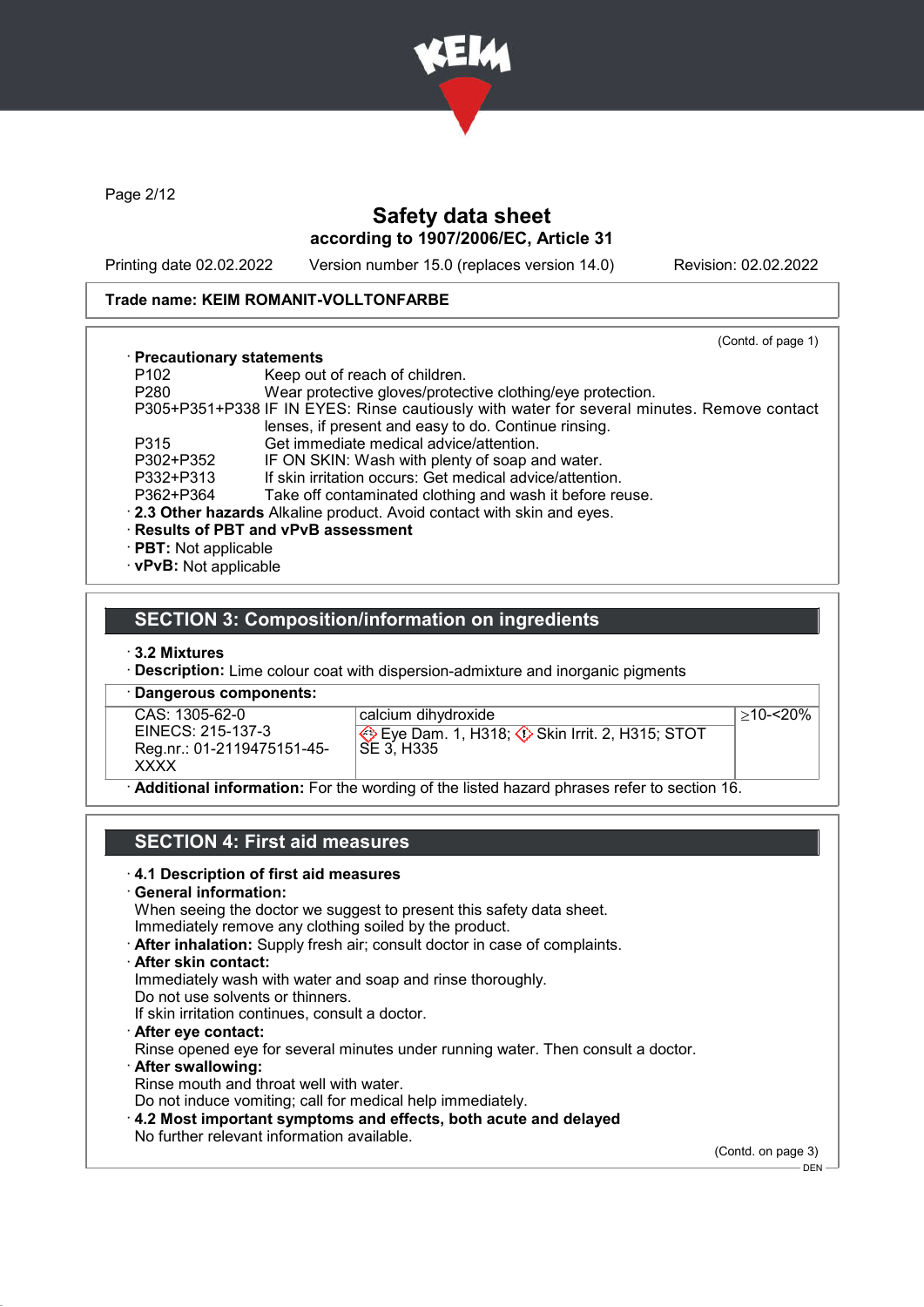

Page 3/12

# Safety data sheet according to 1907/2006/EC, Article 31

Printing date 02.02.2022 Version number 15.0 (replaces version 14.0) Revision: 02.02.2022

#### Trade name: KEIM ROMANIT-VOLLTONFARBE

(Contd. of page 2)

#### · 4.3 Indication of any immediate medical attention and special treatment needed No further relevant information available.

### SECTION 5: Firefighting measures

· 5.1 Extinguishing media

- · Suitable extinguishing agents:
- Product itself does not burn. Co-ordinate fire-fighting measures to the fire surroundings.
- · 5.2 Special hazards arising from the substance or mixture
- No further relevant information available.
- · 5.3 Advice for firefighters
- · Specila protective equipment: Wear self-contained respiratory protective device.
- · Additional information

Dispose of fire debris and contaminated fire fighting water in accordance with official regulations. In case of fire do not breathe smoke, fumes and vapours.

# SECTION 6: Accidental release measures

· 6.1 Personal precautions, protective equipment and emergency procedures Respect the protection rules (see section 7 a. 8). Ensure adequate ventilation Avoid contact with skin and eyes. Particular danger of slipping on leaked/spilled product. · 6.2 Environmental precautions: Do not allow product to reach soil, sewage system or any water course. Follow local governmental rules and regulations. Dilute with plenty of water. · 6.3 Methods and material for containment and cleaning up: Absorb with liquid-binding material (sand, diatomite, acid binders, universal binders, sawdust). Danger of slipping! Ensure adequate ventilation. Dispose of the material collected according to regulations. Clear contaminated areas thoroughly. 6.4 Reference to other sections See Section 7 for information on safe handling. See Section 8 for information on personal protection equipment. See Section 13 for disposal information.

# SECTION 7: Handling and storage

- 7.1 Precautions for safe handling Keep receptacles tightly sealed. Avoid contact with skin and eyes.
- Do not inhale aerosols.

(Contd. on page 4)  $-$  DEN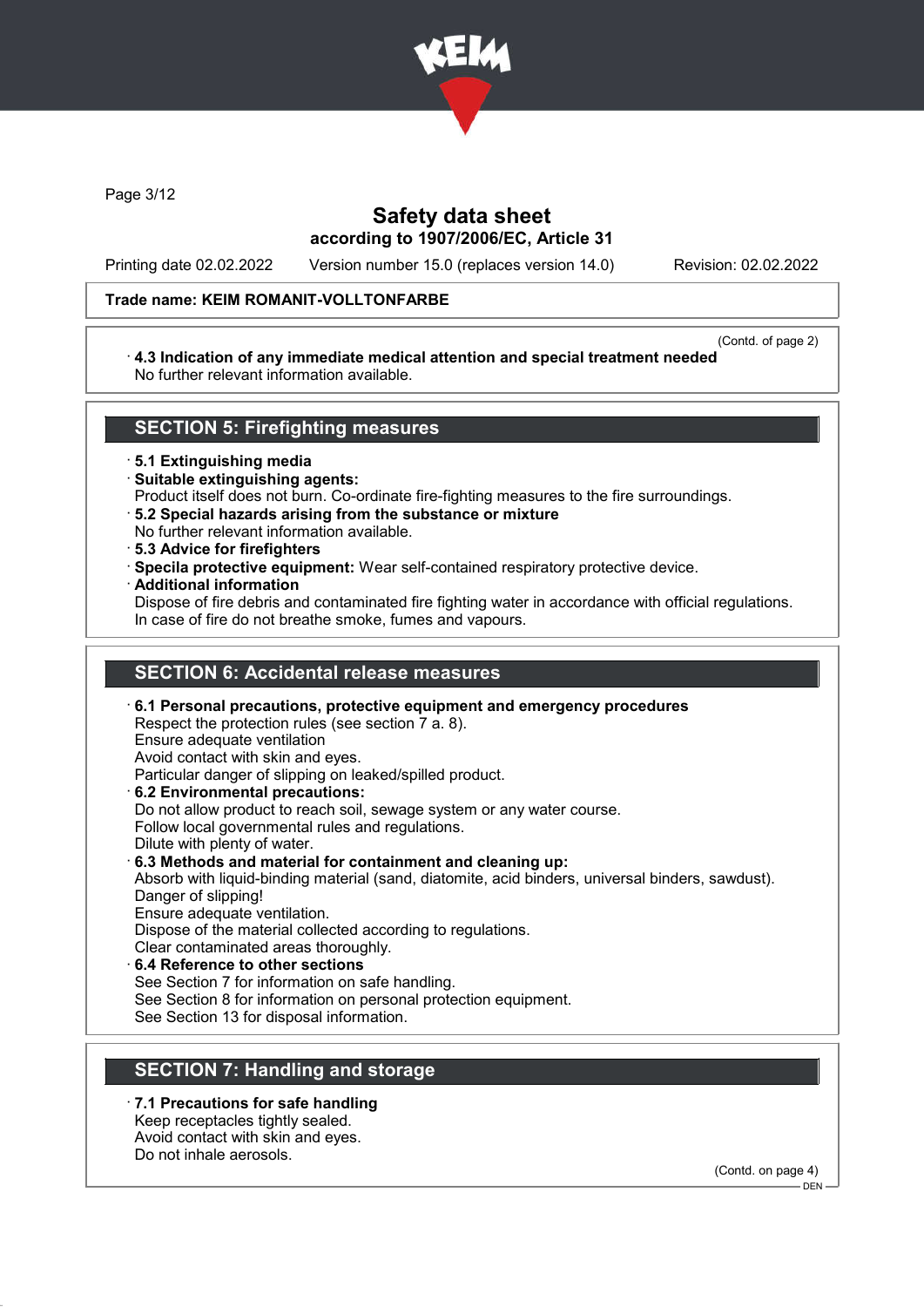

Page 4/12

# Safety data sheet according to 1907/2006/EC, Article 31

Printing date 02.02.2022 Version number 15.0 (replaces version 14.0) Revision: 02.02.2022

# Trade name: KEIM ROMANIT-VOLLTONFARBE

| Ensure good ventilation/exhaustion at the workplace.<br>See item 8 (8.2) for information about suitable protective equipment and technical precautions.<br>Respect the protection rules.<br>Information about fire - and explosion protection:<br>The product is not flammable. | (Contd. of page 3) |
|---------------------------------------------------------------------------------------------------------------------------------------------------------------------------------------------------------------------------------------------------------------------------------|--------------------|
| No special measures required.                                                                                                                                                                                                                                                   |                    |
| .7.2 Conditions for safe storage, including any incompatibilities                                                                                                                                                                                                               |                    |
| · Storage:                                                                                                                                                                                                                                                                      |                    |
| Requirements to be met by storerooms and receptacles:                                                                                                                                                                                                                           |                    |
| Store only in unopened original receptacles.                                                                                                                                                                                                                                    |                    |
| Keep in the original containers in a cool and dry place.                                                                                                                                                                                                                        |                    |
| Unsuitable material for receptacles and pipes:                                                                                                                                                                                                                                  |                    |
| Aluminium<br>Zinc                                                                                                                                                                                                                                                               |                    |
|                                                                                                                                                                                                                                                                                 |                    |
| Information about storage in one common storage facility: Do not store together with acids.<br>· Further information about storage conditions:                                                                                                                                  |                    |
| Keep container tightly sealed.                                                                                                                                                                                                                                                  |                    |
| Store in a cool place.                                                                                                                                                                                                                                                          |                    |
| Protect from frost.                                                                                                                                                                                                                                                             |                    |
| Protect from heat and direct sunlight.                                                                                                                                                                                                                                          |                    |
| · Storage class: 12                                                                                                                                                                                                                                                             |                    |
| .7.3 Specific end use(s) No further relevant information available.                                                                                                                                                                                                             |                    |

# SECTION 8: Exposure controls/personal protection

| 8.1 Control parameters |  |
|------------------------|--|
|------------------------|--|

| · Ingredients with limit values that require monitoring at the workplace:     |                                                                         |                                |                        |                    |
|-------------------------------------------------------------------------------|-------------------------------------------------------------------------|--------------------------------|------------------------|--------------------|
| 1305-62-0 calcium dihydroxide                                                 |                                                                         |                                |                        |                    |
|                                                                               | AGW (Germany) Long-term value: 1E mg/m <sup>3</sup><br>2(I); Y, EU, DFG |                                |                        |                    |
| $\cdot$ DNELs                                                                 |                                                                         |                                |                        |                    |
| 1305-62-0 calcium dihydroxide                                                 |                                                                         |                                |                        |                    |
|                                                                               | Inhalative   Acute - local effects                                      | 4 mg/m <sup>3</sup> (consumer) |                        |                    |
|                                                                               | Long-term - local effects                                               | 1 mg/m <sup>3</sup> (consumer) |                        |                    |
| $\cdot$ PNECs                                                                 |                                                                         |                                |                        |                    |
| 1305-62-0 calcium dihydroxide                                                 |                                                                         |                                |                        |                    |
|                                                                               | Aquatic compartment - freshwater                                        |                                | 0.49 mg/l (freshwater) |                    |
| Aquatic compartment - marine water                                            |                                                                         | 0.32 mg/l (marine water)       |                        |                    |
| Aquatic compartment - water, intermittent releases                            |                                                                         | 0.49 mg/l (not specified)      |                        |                    |
| Terrestrial compartment - soil                                                |                                                                         | 1,080 mg/kg dw (soil)          |                        |                    |
| 3 mg/l (sewage treatment plant)<br>Sewage treatment plant                     |                                                                         |                                |                        |                    |
| Additional information: The lists valid during the making were used as basis. |                                                                         |                                |                        |                    |
|                                                                               |                                                                         |                                |                        | (Contd. on page 5) |

DEN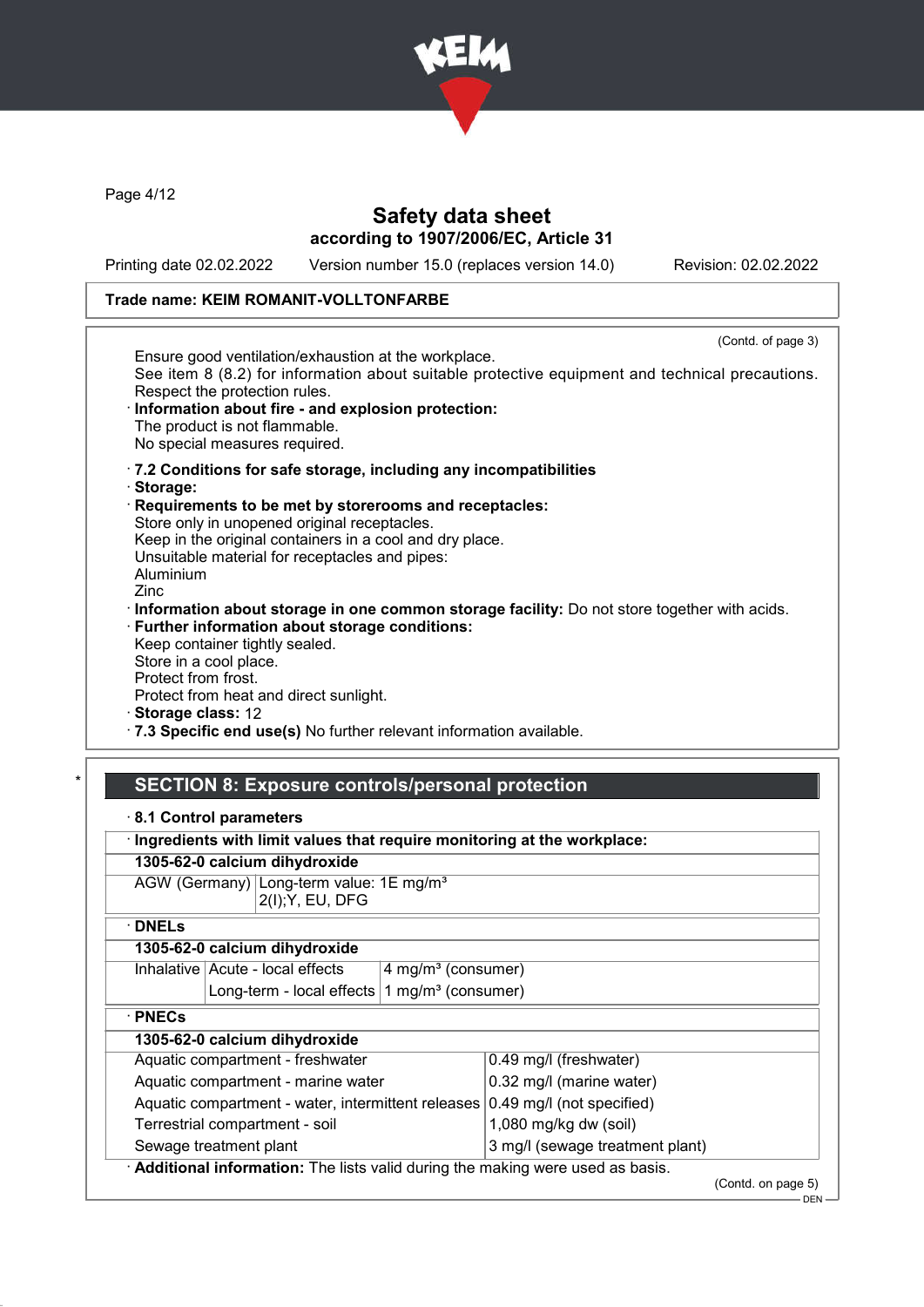

Page 5/12

### Safety data sheet according to 1907/2006/EC, Article 31

Printing date 02.02.2022 Version number 15.0 (replaces version 14.0) Revision: 02.02.2022

#### Trade name: KEIM ROMANIT-VOLLTONFARBE

(Contd. of page 4) · 8.2 Exposure controls · Individual protection measures, such as personal protective equipment · General protective and hygienic measures: Avoid contact with the eyes and skin. Do not inhale aerosols. Wash hands before breaks and at the end of work. Immediately remove all soiled and contaminated clothing. Ensure that washing facilities are available at the work place. **Respiratory protection:** Use suitable respiratory protective device only when aerosol or mist is formed. Filter: FFP2 · Hand protection Protective gloves Alkaline resistant gloves **Material of gloves** suitable material e.g.: Nitrile impregnated cotton-gloves Butyl rubber, BR Recommended thickness of the material:  $\geq 0.5$  mm PVC or PE gloves Recommended thickness of the material:  $\geq 0.5$  mm The selection of the suitable gloves does not only depend on the material, but also on further marks of quality and varies from manufacturer to manufacturer. As the product is a preparation of several substances, the resistance of the glove material can not be calculated in advance and has therefore to be checked prior to the application. Penetration time of glove material Value for the permeation: level  $\geq 6$  (480 min) The determined penetration times according to EN 16523-1:2015 are not performed under practical conditions. Therefore a maximum wearing time, which corresponds to 50% of the penetration time, is recommended. The exact break trough time has to be found out by the manufacturer of the protective gloves and has to be observed. Eye/face protection Tightly sealed goggles Body protection: Protective work clothing After contact with skin wash thoroughly with water and apply lotion. Environmental exposure controls See Section 12 and 6.2 No further relevant information available. SECTION 9: Physical and chemical properties

· 9.1 Information on basic physical and chemical properties

- · General Information
- 

**Colour:** Colour: Different, according to colouring.<br>
Characteristic Colour: Characteristic

(Contd. on page 6)

DEN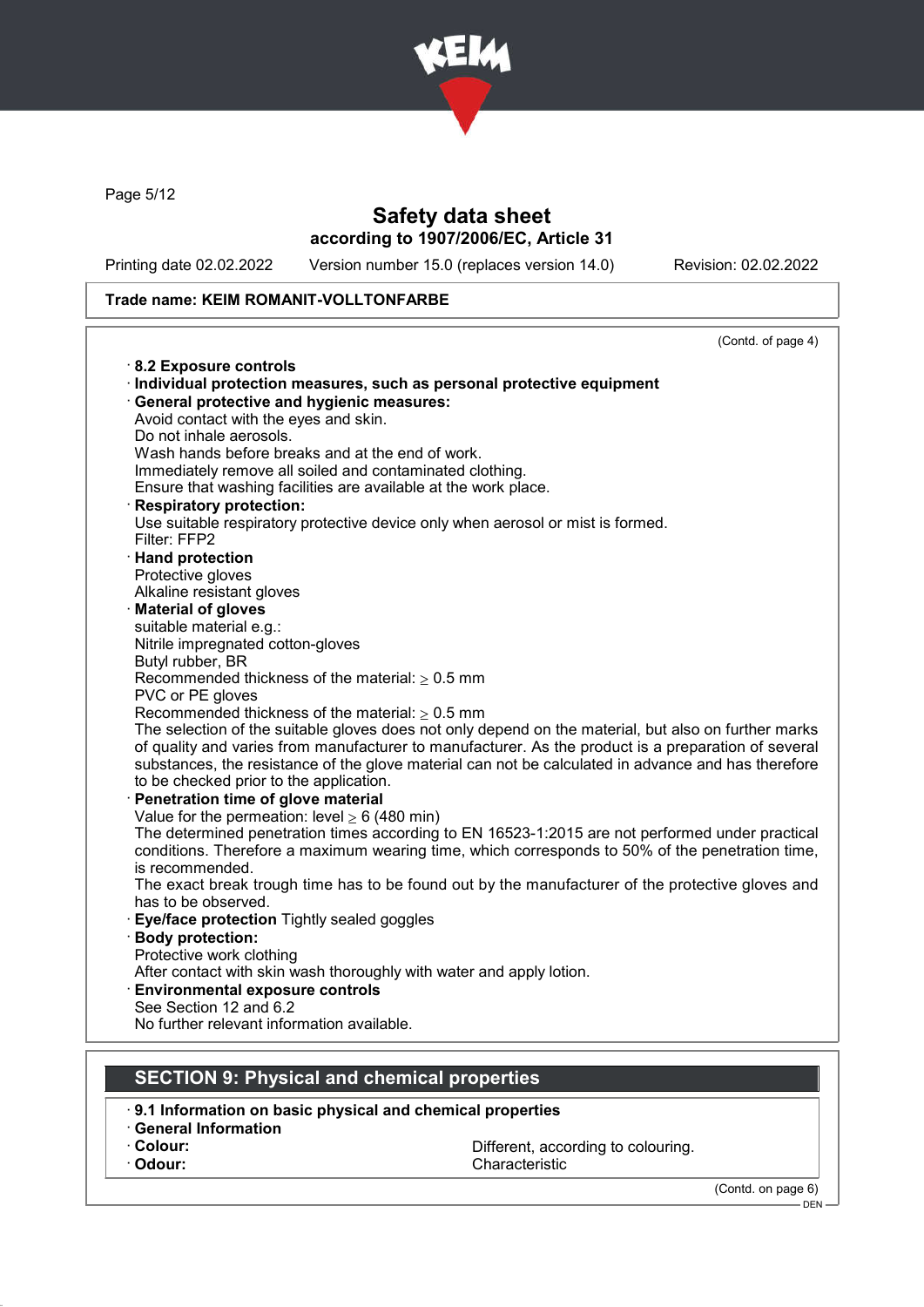

Page 6/12

# Safety data sheet according to 1907/2006/EC, Article 31

Printing date 02.02.2022 Version number 15.0 (replaces version 14.0) Revision: 02.02.2022

### Trade name: KEIM ROMANIT-VOLLTONFARBE

|                                                   | (Contd. of page 5)                             |
|---------------------------------------------------|------------------------------------------------|
| Odour threshold:                                  | Not determined                                 |
| · Melting point/freezing point:                   | Not determined                                 |
| <b>Boiling point or initial boiling point and</b> |                                                |
| boiling range                                     | Not determined                                 |
| · Flammability                                    | Not applicable                                 |
| <b>Lower and upper explosion limit</b>            |                                                |
| · Lower:                                          | Not applicable                                 |
| $\cdot$ Upper:                                    | Not applicable                                 |
| · Flash point:                                    | Not applicable                                 |
| · Auto-ignition temperature:                      | Product is not selfigniting.                   |
| Decomposition temperature:                        | Not determined                                 |
| $\cdot$ pH at 20 $\degree$ C                      | $11.4*$                                        |
| · Viscosity:                                      |                                                |
| <b>Kinematic viscosity</b>                        | Not determined                                 |
| Dynamic at 20 °C:                                 | 1.600-3.000* mPas                              |
| · Solubility                                      |                                                |
| water at 20 °C:                                   | < 2 g/l (Ca(OH)2)                              |
|                                                   | <b>Miscible</b>                                |
| · Partition coefficient n-octanol/water (log      |                                                |
| value)                                            | Not applicable                                 |
| · Vapour pressure:                                | Not determined.                                |
| · Density and/or relative density                 |                                                |
| · Density at 20 °C:                               | 1.2-1.5 $*$ g/cm <sup>3</sup>                  |
| · Relative density                                | Not determined                                 |
| · Vapour density                                  | Not applicable.                                |
| $\cdot$ 9.2 Other information                     | * The values are for freshly produced material |
|                                                   | and may change with the time.                  |
| · Appearance:                                     |                                                |
| $\cdot$ Form:                                     | Pasty                                          |
| · Important information on protection of health   |                                                |
| and environment, and on safety.                   |                                                |
| · Ignition temperature:                           | Not determined                                 |
| <b>Explosive properties:</b>                      | Product does not present an explosion hazard.  |
| Change in condition                               |                                                |
| · Softening point/range                           |                                                |
|                                                   |                                                |
| Oxidising properties:                             | Not applicable                                 |
| <b>Evaporation rate</b>                           | Not applicable.                                |
|                                                   |                                                |
| Information with regard to physical hazard        |                                                |
| classes                                           |                                                |
|                                                   | Void                                           |
|                                                   | Void                                           |
| · Explosives<br>· Flammable gases<br>· Aerosols   | Void                                           |
| Oxidising gases                                   | Void                                           |
| · Gases under pressure<br>· Flammable liquids     | Void<br>Void                                   |

(Contd. on page 7)

DEN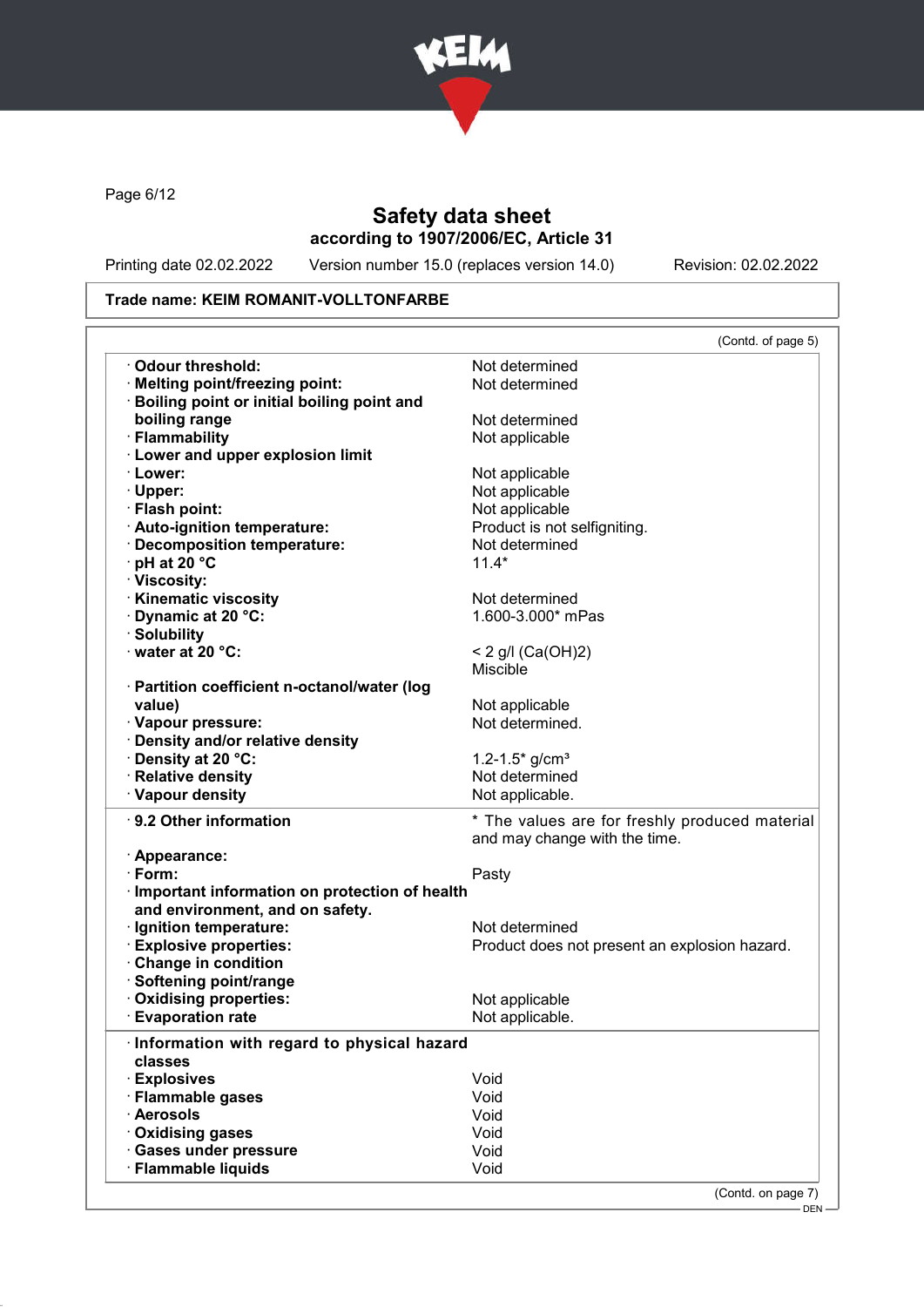

Page 7/12

# Safety data sheet according to 1907/2006/EC, Article 31

Printing date 02.02.2022 Version number 15.0 (replaces version 14.0) Revision: 02.02.2022

#### Trade name: KEIM ROMANIT-VOLLTONFARBE

|                                               |      | (Contd. of page 6) |
|-----------------------------------------------|------|--------------------|
| $\cdot$ Flammable solids                      | Void |                    |
| $\cdot$ Self-reactive substances and mixtures | Void |                    |
| · Pyrophoric liquids                          | Void |                    |
| · Pyrophoric solids                           | Void |                    |
| · Self-heating substances and mixtures        | Void |                    |
| · Substances and mixtures, which emit         |      |                    |
| flammable gases in contact with water         | Void |                    |
| <b>Oxidising liquids</b>                      | Void |                    |
| <b>Oxidising solids</b>                       | Void |                    |
| Organic peroxides                             | Void |                    |
| Corrosive to metals                           | Void |                    |
| · Desensitised explosives                     | Void |                    |

### SECTION 10: Stability and reactivity

#### · 10.1 Reactivity

Reacts in the setting phase with carbon dioxide (CO2) from the air: Ca(OH)2 + CO2 -->CaCO3 + H2O.

· 10.2 Chemical stability Stable under normal conditions of storage and use.

· Thermal decomposition / conditions to be avoided:

Stable at environment temperature.

No decomposition if used and stored according to specifications.

· 10.3 Possibility of hazardous reactions

Reacts with light alloys in the presence of moisture to form hydrogen. Reacts with strong acids and oxidising agents.

· 10.4 Conditions to avoid No further relevant information available.

- · 10.5 Incompatible materials:
- Acids

Aluminium

· 10.6 Hazardous decomposition products:

No hazardous decomposition products if stored and handled as prescribed.

# **SECTION 11: Toxicological information**

· 11.1 Information on hazard classes as defined in Regulation (EC) No 1272/2008

· Acute toxicity Based on available data, the classification criteria are not met.

#### · LD/LC50 values relevant for classification:

#### 1305-62-0 calcium dihydroxide

Oral LD50 7,340 mg/kg (rat)

· Skin corrosion/irritation

- Causes skin irritation.
- Serious eye damage/irritation Causes serious eye damage.
- 
- during inhalation: Irritant effect possible.

(Contd. on page 8)  $-$  DFN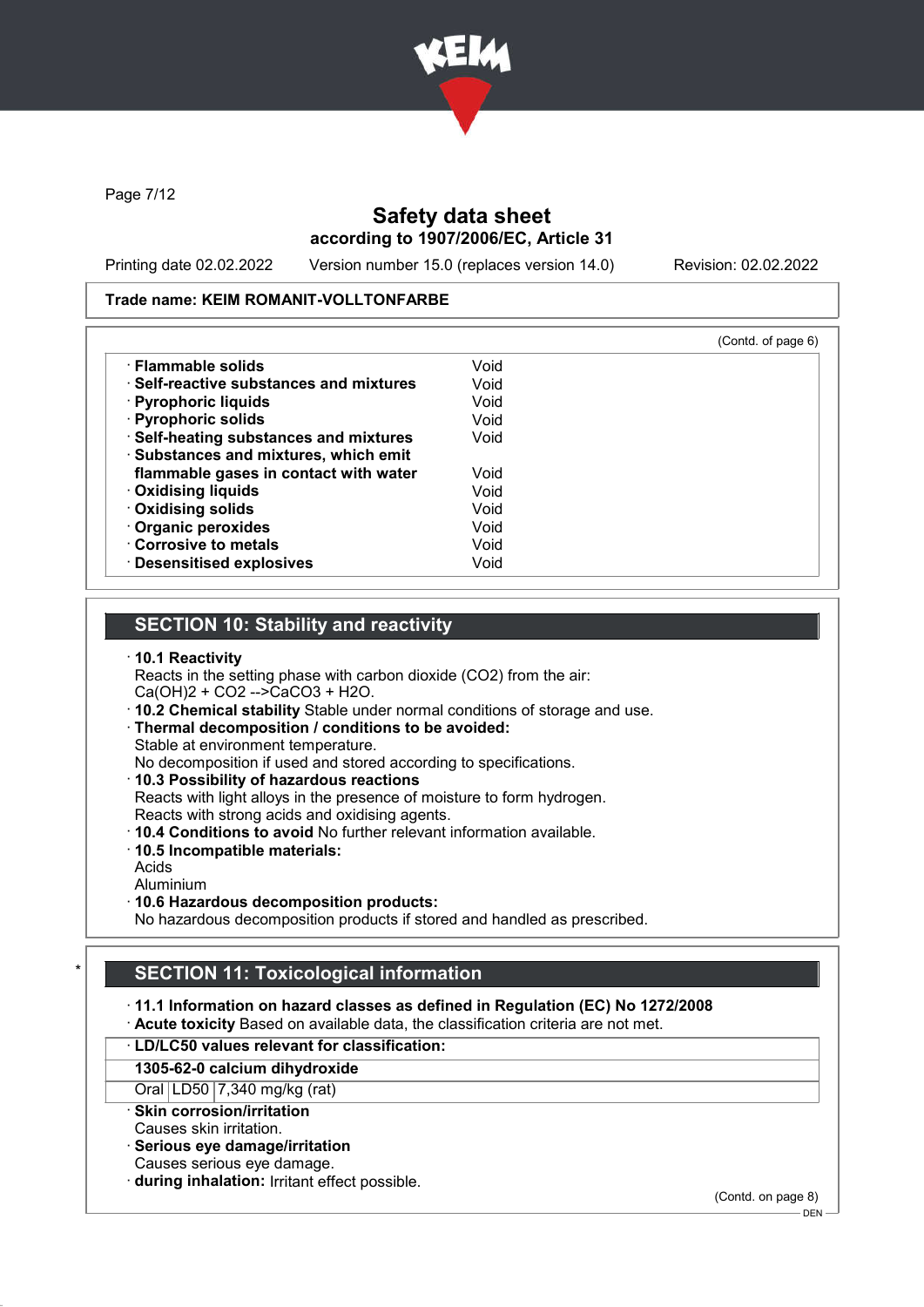

Page 8/12

### Safety data sheet according to 1907/2006/EC, Article 31

Printing date 02.02.2022 Version number 15.0 (replaces version 14.0) Revision: 02.02.2022

#### Trade name: KEIM ROMANIT-VOLLTONFARBE

(Contd. of page 7)

- · during swallowing: Irritant effect possible
- · Respiratory or skin sensitisation Based on available data, the classification criteria are not met.
- · Germ cell mutagenicity Based on available data, the classification criteria are not met.
- · Carcinogenicity Based on available data, the classification criteria are not met.
- · Reproductive toxicity Based on available data, the classification criteria are not met.
- · STOT-single exposure Based on available data, the classification criteria are not met.
- · STOT-repeated exposure Based on available data, the classification criteria are not met.
- · Aspiration hazard Based on available data, the classification criteria are not met.
- · Other information (about experimental toxicology):

Experimental analysis are not available.

The product was not tested. The statements on toxicology have been derived from the properties of the individual components.

- · Subacute to chronic toxicity:
- · CMR effects (carcinogenity, mutagenicity and toxicity for reproduction) Not applicable
- · 11.2 Information on other hazards
- **Endocrine disrupting properties**
- None of the ingredients is listed.

### **SECTION 12: Ecological information**

#### · 12.1 Toxicity

Aquatic toxicity:

1305-62-0 calcium dihydroxide

CL 50/96h 160 mg/l (fish)

· 12.2 Persistence and degradability No further relevant information available.

Other information:

Elimination in biological waste water treatment plants is effected by flocculation, precipitation and adsorption on sewage sludge.

- · 12.3 Bioaccumulative potential Does not accumulate in organisms
- · 12.4 Mobility in soil No further relevant information available.
- · 12.5 Results of PBT and vPvB assessment
- · PBT: Not applicable
- · vPvB: Not applicable
- · 12.6 Endocrine disrupting properties
- The product does not contain substances with endocrine disrupting properties.
- · 12.7 Other adverse effects
- · Additional ecological information:
- · AOX-indication:

Due to the substance of content which do not include organic jointed halogens, the product can not take influence on the AOX-load of the waste water.

· According to the formulation contains the following heavy metals and compounds from the EU guideline NO. 2006/11/EC:

According to our current data base the product does not consist of any heavy metals or substances of EU-directives 76/464/EWG.

(Contd. on page 9)

DEN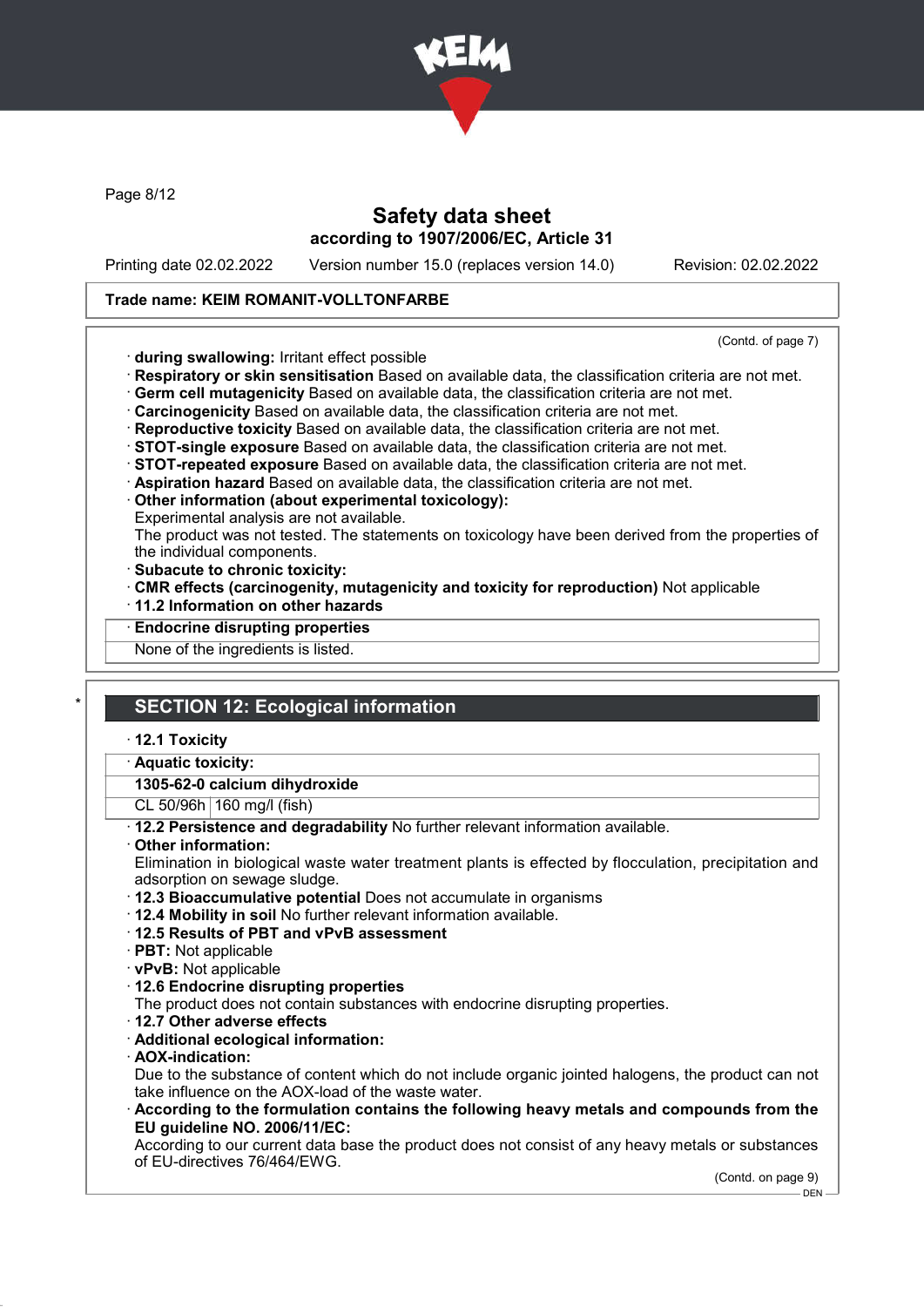

Page 9/12

# Safety data sheet according to 1907/2006/EC, Article 31

Printing date 02.02.2022 Version number 15.0 (replaces version 14.0) Revision: 02.02.2022

(Contd. of page 8)

### Trade name: KEIM ROMANIT-VOLLTONFARBE

· General notes:

At present there are no ecotoxicological assessments.

The statements on ecotoxicology have been derived from the properties of the individual components.

Water hazard class 1 (German Regulation) (Self-assessment): slightly hazardous for water Do not allow product to reach ground water, water course or sewage system.

### SECTION 13: Disposal considerations

· 13.1 Waste treatment methods

· Recommendation

Disposal must be made according to official regulations.

Must not be disposed with household garbage. Do not allow product to reach sewage system.

· European waste catalogue

08 01 11\* waste paint and varnish containing organic solvents or other hazardous substances

- · Uncleaned packaging:
- · Recommendation:

Disposal must be made according to official regulations.

Only empty containers may be recycled.

**Recommended cleansing agents:** Water, if necessary with cleansing agents.

| 14.1 UN number or ID number     |                                     |
|---------------------------------|-------------------------------------|
| $\cdot$ ADR, IMDG               | Void                                |
| · IATA                          | <b>UN3266</b>                       |
| 14.2 UN proper shipping name    |                                     |
| · ADR, IMDG                     | Void                                |
| $\cdot$ IATA                    | CORROSIVE LIQUID, BASIC, INORGANIC, |
|                                 | N.O.S. (CALCIUM DIHYDROXIDE)        |
| 14.3 Transport hazard class(es) |                                     |
| $\cdot$ ADR, IMDG               |                                     |
| · Class                         | Void                                |
| $\cdot$ IATA                    |                                     |
| $\frac{1}{\sqrt{2}}$            |                                     |
| · Class                         | 8 Corrosive substances.             |
| · Label                         | 8                                   |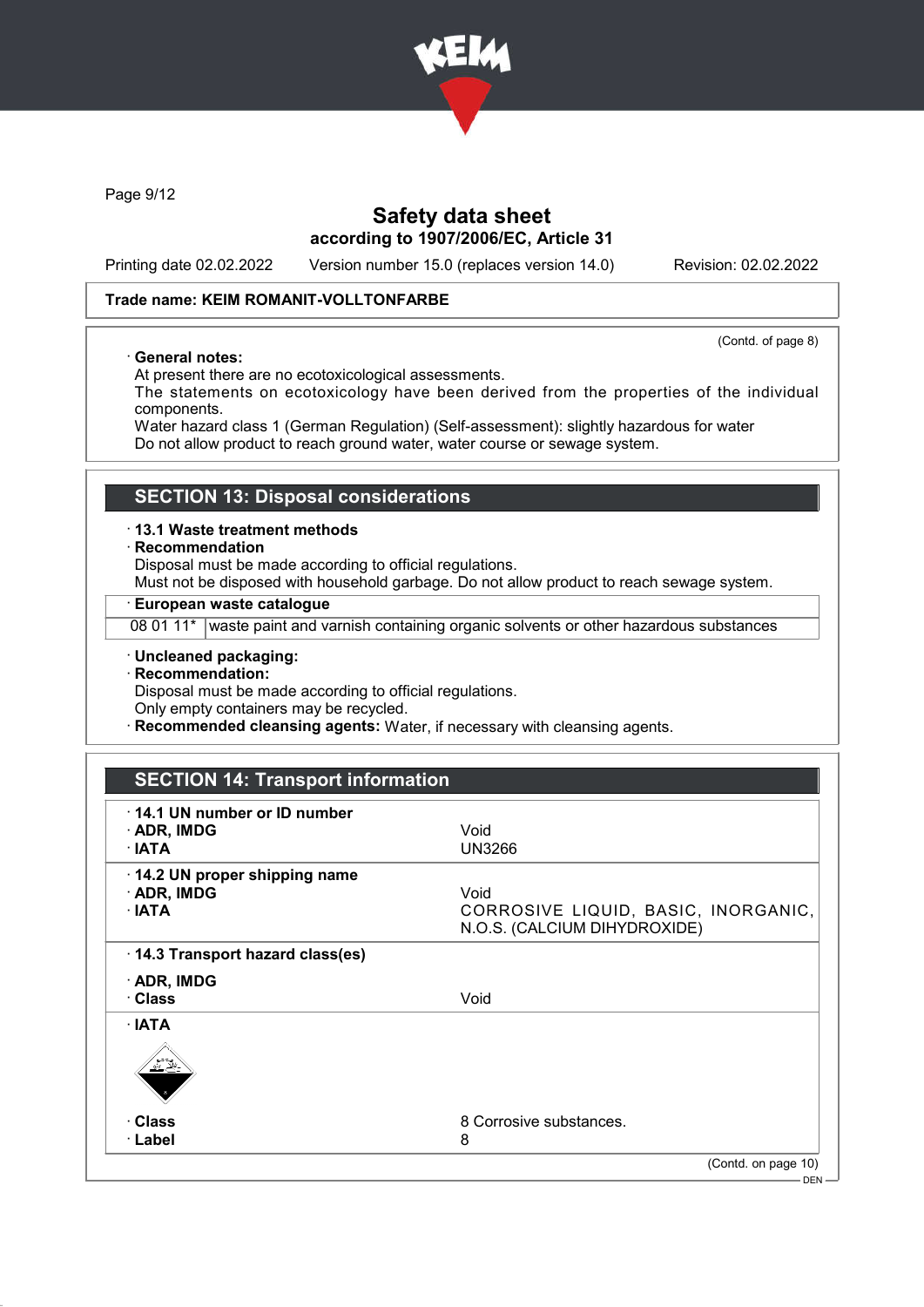

Page 10/12

# Safety data sheet according to 1907/2006/EC, Article 31

Printing date 02.02.2022 Version number 15.0 (replaces version 14.0) Revision: 02.02.2022

#### Trade name: KEIM ROMANIT-VOLLTONFARBE

|                                              | (Contd. of page 9)                                               |
|----------------------------------------------|------------------------------------------------------------------|
| 14.4 Packing group                           |                                                                  |
| · ADR, IMDG                                  | Void                                                             |
| $\cdot$ IATA                                 | Ш                                                                |
| 14.5 Environmental hazards:                  |                                                                  |
| · Marine pollutant:                          | No.                                                              |
| 14.6 Special precautions for user            | Not applicable                                                   |
| 14.7 Maritime transport in bulk according to |                                                                  |
| <b>IMO instruments</b>                       | Not applicable                                                   |
| · Transport/Additional information:          |                                                                  |
| $\cdot$ ADR                                  |                                                                  |
| · Remarks:                                   | Not classified as dangerous good according to<br>ADR/RID-GGVS/E. |
| ∙IMDG                                        |                                                                  |
| · Remarks:                                   | Not classified as dangerous good according to<br>IMDG/GGVSee.    |
| $\cdot$ UN "Model Regulation":               | Void                                                             |
|                                              |                                                                  |

### **SECTION 15: Regulatory information**

· 15.1 Safety, health and environmental regulations/legislation specific for the substance or mixture

· Labelling according to Regulation (EC) No 1272/2008 For information on labelling please refer to section 2 of this document.

- · Directive 2012/18/EU
- · Named dangerous substances ANNEX I None of the ingredients is listed.
- · LIST OF SUBSTANCES SUBJECT TO AUTHORISATION (ANNEX XIV)

None of the ingredients is listed.

DIRECTIVE 2011/65/EU on the restriction of the use of certain hazardous substances in electrical and electronic equipment – Annex II

None of the ingredients is listed.

· REGULATION (EU) 2019/1148

Annex I - RESTRICTED EXPLOSIVES PRECURSORS (Upper limit value for the purpose of licensing under Article 5(3))

None of the ingredients is listed.

### Annex II - REPORTABLE EXPLOSIVES PRECURSORS

None of the ingredients is listed.

(Contd. on page 11)

<sup>-</sup> DEN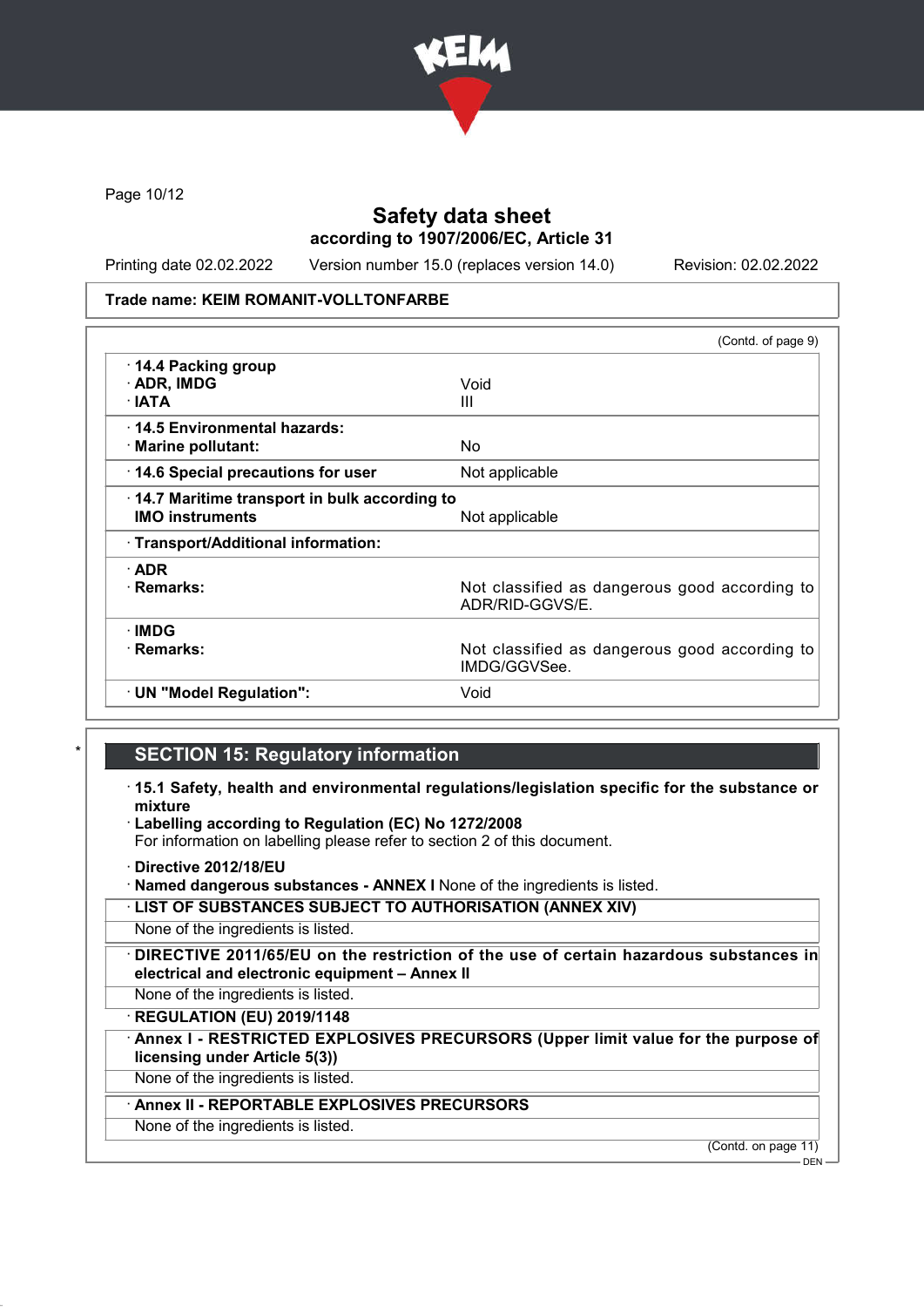

Page 11/12

# Safety data sheet according to 1907/2006/EC, Article 31

Printing date 02.02.2022 Version number 15.0 (replaces version 14.0) Revision: 02.02.2022

#### Trade name: KEIM ROMANIT-VOLLTONFARBE

(Contd. of page 10)

#### Regulation (EC) No 273/2004 on drug precursors

None of the ingredients is listed.

#### Regulation (EC) No 111/2005 laying down rules for the monitoring of trade between the Community and third countries in drug precursors

None of the ingredients is listed.

· National regulations:

· Waterhazard class: Water hazard class 1 (Self-assessment): slightly hazardous for water.

· Other regulations, limitations and prohibitive regulations

· Please note:

TRGS 200 (Germany)

TRGS 500 (Germany)

TRGS 510 (Germany)

TRGS 900 (Germany)

· Substances of very high concern (SVHC) according to REACH, Article 57 Not applicable · Product-Code/Giscode: BSW60

· 15.2 Chemical safety assessment: A Chemical Safety Assessment has not been carried out.

### SECTION 16: Other information

This information is based on our present knowledge. However, this shall not constitute a guarantee for any specific product features and shall not establish a legally valid contractual relationship.

#### **Relevant phrases**

H315 Causes skin irritation.

H318 Causes serious eye damage. H335 May cause respiratory irritation.

· Department issuing SDS: KEIMFARBEN Germany, Product safety department

· Version number of previous version: 14.0

### Abbreviations and acronyms:

ADR: Accord relatif au transport international des marchandises dangereuses par route (European Agreement Concerning the International Carriage of Dangerous Goods by Road) IMDG: International Maritime Code for Dangerous Goods IATA: International Air Transport Association GHS: Globally Harmonised System of Classification and Labelling of Chemicals EINECS: European Inventory of Existing Commercial Chemical Substances ELINCS: European List of Notified Chemical Substances CAS: Chemical Abstracts Service (division of the American Chemical Society) TRGS: Technische Regeln für Gefahrstoffe (Technical Rules for Dangerous Substances, BAuA, Germany) DNEL: Derived No-Effect Level (REACH) PNEC: Predicted No-Effect Concentration (REACH) LC50: Lethal concentration, 50 percent LD50: Lethal dose, 50 percent PBT: Persistent, Bioaccumulative and Toxic SVHC: Substances of Very High Concern vPvB: very Persistent and very Bioaccumulative AGW: Arbeitsplatzgrenzwert (Germany) EC10: Effective concentration at 10% mortality rate. EC50: Half maximal effective concentration. LC10: Lethal concentration at 10% mortality rate. NOEC: No observed effect concentration.

(Contd. on page 12)